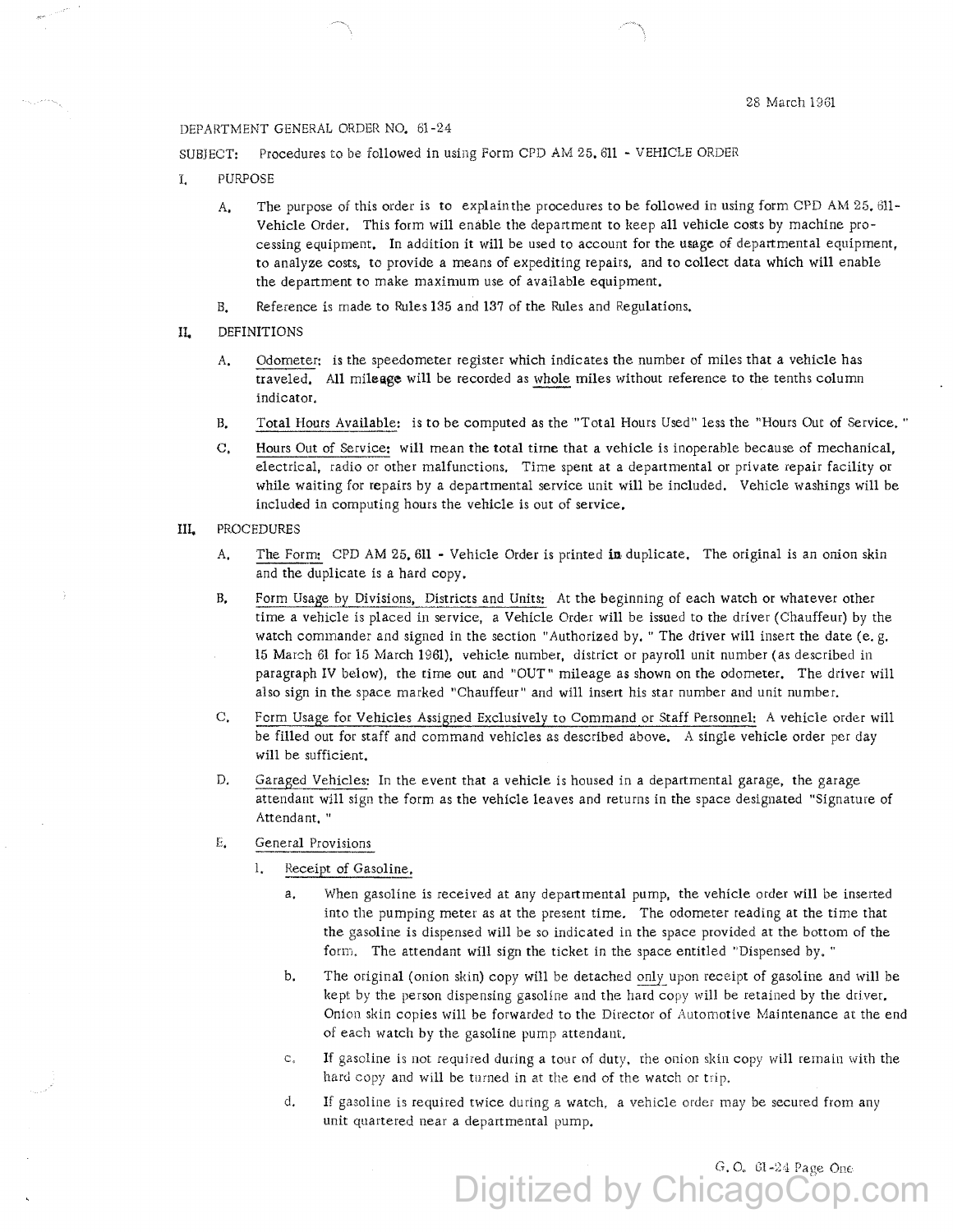- 2, Receipt of Oil, Anti-Freeze and Tires. Receipt of oil, anti-freeze or tires will be noted by the dispensing agent in the appropriate spaces, In the event that an onion skin has been detached for gasoline; and oil, anti-freeze or tires are required later, the appropriate information will be recorded on the hard copy only,
- 3, Vehicles out of Service, If a vehicle is 0ut of service as outlined above, the "Out of Service" space on the face of the form showing hours out of service will be filled out as well as the "Reason-Out of Service," The "Reason-Out of Service" may refer to an item on the reverse side of the hard copy entitled "Motor Vehicle Trouble Ticket."
- 4. Form Submission at the end of a Tour oi Duty or Trip.
	- a, At the end of a tour of duty or at the end of the time for which a vehicle is needed, the driver will insert the "In" mileage, the time (in the "To" portion of the block entitled "To be used") and will compute the "Total Hours Available." The driver will also indicate the condition of the vehicle in the appropriate space, If the condition of the vehicle is other than "Good", the Motor Vehicle Trouble Ticket on the reverse side of the hard copy will be filled out to indicate the nature of the trouble. If a vehicle is sent for repairs and remains in the shop past the end of the watch, the "Vehicle Status" will be recorded as "SHOP"; otherwise this block will be left blank.
	- b, The driver will submit his completed vehicle order to the watch commander who will insure that all appropriate spaces are completed including any comments on the reverse side of the hard copy. The watch or unit commander will initial the form in the lower right hand corner, He will also have the vehicle orders arranged in numerical sequence (excepting those vehicle orders which may have been issued to another unit's vehicle requiring two vehicle orders within a watch) and will forward them to the Director of Automotive Mainrenance at the end of the watch. Forms which may have been spoiled 'Will be forwarded in the proper numerical sequence with the word "VOID" printed across the face of the form.

# F. Special Provisions

- 1. Vehicle Order Issuance, A Vehicle Order will be issued every time a vehicle is used, Generally, one Vehicle Order will be sufficient for a single tour of duty. However, there will be numerous instances in which different personnel assigned to certain duties will make use of a single vehicle during a given tour of duty. In such instances, two or more vehicle orders will be issued for the one vehicle during the period of the watch.
- 2. Vehicle Damage. All damage to departmental vehicles will be recorded on the Motor Vehicle Trouble Ticket, All such reports will be signed by the unit or watch commander before forwarding. The watch or unit commander will apprise the oncoming commander'of any damage to unit vehicles which may have occurred during his tour of duty.

## IV. UNIT NUMBERS

#### CODE Districts and Miscellaneous Units 001 - 041 042 043 044 045 Office of the Superintendent lll ll2 ll4 115 116 lJ 7 UNIT Districts 1 to 41 (e.g. 005 - 5th District; 038 - 38th District) Signal Section Chicago Skyway Recruits in Training Canine Unit (when organized) Superintendent's Office Finance Division Personnel Division Planning Division Public Information Division Medical Section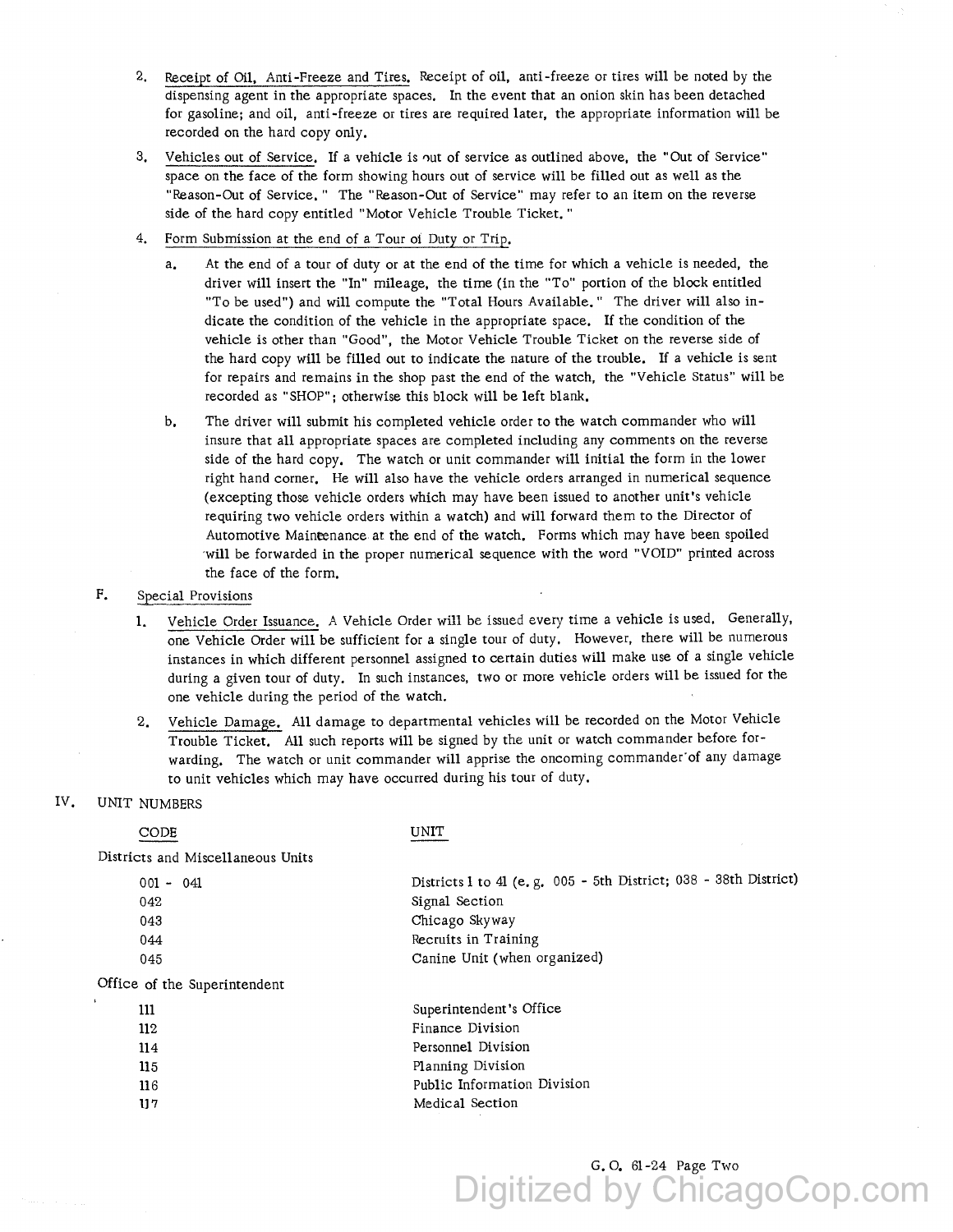| Office of the Deputy Superintendent for Staff Services<br>121<br>Office of the Director of Records and Communications<br>220<br>Records Section<br>221<br>Communications Section<br>222<br>Identification Section<br>223<br>Case Supervision Section<br>224<br>Recording and Transcription Section<br>225<br>Machine Processing Section (Statistical Section)<br>226<br>Office of the Director of Central Services<br>230<br>Evidence and Recovered Property Section<br>231<br>Equipment and Supply Section<br>232<br>Reproduction and Graphic Arts Section<br>233<br>Automotive Pound Section<br>234<br>Mail Section<br>235<br>Animal Shelter Section<br>236<br>Central Detention Section<br>237<br>124<br>Crime Laboratory<br>125<br>Automotive Maintenance Division<br>126<br>Building Maintenance Division<br>127<br>Radio Maintenance Division<br>128<br>Training Division<br>Bureau of Inspectional Services<br>131<br>Office of the Deputy Superintendent for Inspectional Services<br>132<br>Internal Investigation Division<br>133<br>Inspection Division<br>134<br>Organized Crime Division<br>135<br>Intelligence Division<br>Bureau of Field Services<br>141<br>Office of the Deputy Superintendent for Field Services<br>151<br>Office of the Chief of the Patrol Division<br>152<br>Task Force<br>154<br>Detached Services Section<br>155<br>Labor Section<br>156<br>Human Relations Section<br>161<br>Administration - Detective Division<br>162<br>Area Crime Detection (Present Area Crime Detection to be<br>subdivided into 163 - 168 as Area Headquarters are established)<br>163<br>Detective Division Area #1 (DDA #1)<br>164<br>Detective Division Area $#2$ (DDA $#2$ )<br>165<br>Detective Division Area $#3$ (DDA $#3$ )<br>166<br>Detective Division Area $#4$ (DDA $#4$ )<br>167<br>Detective Division Area $#5$ (DDA $#5$ )<br>168<br>Detective Division Area #6 (DDA #6)<br>171<br>Administration - Crime Prevention<br>172<br>Youth Section<br>173<br>Women's Section<br>174<br>Censor Section<br>181<br>Administration - Traffic<br>182<br>Traffic Records Section<br>183<br>Traffic Special Services Section<br>184<br>Traffic Personnel Section<br>185<br>Traffic Planning Section<br>186<br>Traffic Special Investigations Section<br>188<br>Loop Intersection Control<br>189<br>Traffic Radar Control Section | Bureau of Staff Services |  |
|---------------------------------------------------------------------------------------------------------------------------------------------------------------------------------------------------------------------------------------------------------------------------------------------------------------------------------------------------------------------------------------------------------------------------------------------------------------------------------------------------------------------------------------------------------------------------------------------------------------------------------------------------------------------------------------------------------------------------------------------------------------------------------------------------------------------------------------------------------------------------------------------------------------------------------------------------------------------------------------------------------------------------------------------------------------------------------------------------------------------------------------------------------------------------------------------------------------------------------------------------------------------------------------------------------------------------------------------------------------------------------------------------------------------------------------------------------------------------------------------------------------------------------------------------------------------------------------------------------------------------------------------------------------------------------------------------------------------------------------------------------------------------------------------------------------------------------------------------------------------------------------------------------------------------------------------------------------------------------------------------------------------------------------------------------------------------------------------------------------------------------------------------------------------------------------------------------------------------------------------------------------------------------------------------------------------------------------------------|--------------------------|--|
|                                                                                                                                                                                                                                                                                                                                                                                                                                                                                                                                                                                                                                                                                                                                                                                                                                                                                                                                                                                                                                                                                                                                                                                                                                                                                                                                                                                                                                                                                                                                                                                                                                                                                                                                                                                                                                                                                                                                                                                                                                                                                                                                                                                                                                                                                                                                                   |                          |  |
|                                                                                                                                                                                                                                                                                                                                                                                                                                                                                                                                                                                                                                                                                                                                                                                                                                                                                                                                                                                                                                                                                                                                                                                                                                                                                                                                                                                                                                                                                                                                                                                                                                                                                                                                                                                                                                                                                                                                                                                                                                                                                                                                                                                                                                                                                                                                                   |                          |  |
|                                                                                                                                                                                                                                                                                                                                                                                                                                                                                                                                                                                                                                                                                                                                                                                                                                                                                                                                                                                                                                                                                                                                                                                                                                                                                                                                                                                                                                                                                                                                                                                                                                                                                                                                                                                                                                                                                                                                                                                                                                                                                                                                                                                                                                                                                                                                                   |                          |  |
|                                                                                                                                                                                                                                                                                                                                                                                                                                                                                                                                                                                                                                                                                                                                                                                                                                                                                                                                                                                                                                                                                                                                                                                                                                                                                                                                                                                                                                                                                                                                                                                                                                                                                                                                                                                                                                                                                                                                                                                                                                                                                                                                                                                                                                                                                                                                                   |                          |  |
|                                                                                                                                                                                                                                                                                                                                                                                                                                                                                                                                                                                                                                                                                                                                                                                                                                                                                                                                                                                                                                                                                                                                                                                                                                                                                                                                                                                                                                                                                                                                                                                                                                                                                                                                                                                                                                                                                                                                                                                                                                                                                                                                                                                                                                                                                                                                                   |                          |  |
|                                                                                                                                                                                                                                                                                                                                                                                                                                                                                                                                                                                                                                                                                                                                                                                                                                                                                                                                                                                                                                                                                                                                                                                                                                                                                                                                                                                                                                                                                                                                                                                                                                                                                                                                                                                                                                                                                                                                                                                                                                                                                                                                                                                                                                                                                                                                                   |                          |  |
|                                                                                                                                                                                                                                                                                                                                                                                                                                                                                                                                                                                                                                                                                                                                                                                                                                                                                                                                                                                                                                                                                                                                                                                                                                                                                                                                                                                                                                                                                                                                                                                                                                                                                                                                                                                                                                                                                                                                                                                                                                                                                                                                                                                                                                                                                                                                                   |                          |  |
|                                                                                                                                                                                                                                                                                                                                                                                                                                                                                                                                                                                                                                                                                                                                                                                                                                                                                                                                                                                                                                                                                                                                                                                                                                                                                                                                                                                                                                                                                                                                                                                                                                                                                                                                                                                                                                                                                                                                                                                                                                                                                                                                                                                                                                                                                                                                                   |                          |  |
|                                                                                                                                                                                                                                                                                                                                                                                                                                                                                                                                                                                                                                                                                                                                                                                                                                                                                                                                                                                                                                                                                                                                                                                                                                                                                                                                                                                                                                                                                                                                                                                                                                                                                                                                                                                                                                                                                                                                                                                                                                                                                                                                                                                                                                                                                                                                                   |                          |  |
|                                                                                                                                                                                                                                                                                                                                                                                                                                                                                                                                                                                                                                                                                                                                                                                                                                                                                                                                                                                                                                                                                                                                                                                                                                                                                                                                                                                                                                                                                                                                                                                                                                                                                                                                                                                                                                                                                                                                                                                                                                                                                                                                                                                                                                                                                                                                                   |                          |  |
|                                                                                                                                                                                                                                                                                                                                                                                                                                                                                                                                                                                                                                                                                                                                                                                                                                                                                                                                                                                                                                                                                                                                                                                                                                                                                                                                                                                                                                                                                                                                                                                                                                                                                                                                                                                                                                                                                                                                                                                                                                                                                                                                                                                                                                                                                                                                                   |                          |  |
|                                                                                                                                                                                                                                                                                                                                                                                                                                                                                                                                                                                                                                                                                                                                                                                                                                                                                                                                                                                                                                                                                                                                                                                                                                                                                                                                                                                                                                                                                                                                                                                                                                                                                                                                                                                                                                                                                                                                                                                                                                                                                                                                                                                                                                                                                                                                                   |                          |  |
|                                                                                                                                                                                                                                                                                                                                                                                                                                                                                                                                                                                                                                                                                                                                                                                                                                                                                                                                                                                                                                                                                                                                                                                                                                                                                                                                                                                                                                                                                                                                                                                                                                                                                                                                                                                                                                                                                                                                                                                                                                                                                                                                                                                                                                                                                                                                                   |                          |  |
|                                                                                                                                                                                                                                                                                                                                                                                                                                                                                                                                                                                                                                                                                                                                                                                                                                                                                                                                                                                                                                                                                                                                                                                                                                                                                                                                                                                                                                                                                                                                                                                                                                                                                                                                                                                                                                                                                                                                                                                                                                                                                                                                                                                                                                                                                                                                                   |                          |  |
|                                                                                                                                                                                                                                                                                                                                                                                                                                                                                                                                                                                                                                                                                                                                                                                                                                                                                                                                                                                                                                                                                                                                                                                                                                                                                                                                                                                                                                                                                                                                                                                                                                                                                                                                                                                                                                                                                                                                                                                                                                                                                                                                                                                                                                                                                                                                                   |                          |  |
|                                                                                                                                                                                                                                                                                                                                                                                                                                                                                                                                                                                                                                                                                                                                                                                                                                                                                                                                                                                                                                                                                                                                                                                                                                                                                                                                                                                                                                                                                                                                                                                                                                                                                                                                                                                                                                                                                                                                                                                                                                                                                                                                                                                                                                                                                                                                                   |                          |  |
|                                                                                                                                                                                                                                                                                                                                                                                                                                                                                                                                                                                                                                                                                                                                                                                                                                                                                                                                                                                                                                                                                                                                                                                                                                                                                                                                                                                                                                                                                                                                                                                                                                                                                                                                                                                                                                                                                                                                                                                                                                                                                                                                                                                                                                                                                                                                                   |                          |  |
|                                                                                                                                                                                                                                                                                                                                                                                                                                                                                                                                                                                                                                                                                                                                                                                                                                                                                                                                                                                                                                                                                                                                                                                                                                                                                                                                                                                                                                                                                                                                                                                                                                                                                                                                                                                                                                                                                                                                                                                                                                                                                                                                                                                                                                                                                                                                                   |                          |  |
|                                                                                                                                                                                                                                                                                                                                                                                                                                                                                                                                                                                                                                                                                                                                                                                                                                                                                                                                                                                                                                                                                                                                                                                                                                                                                                                                                                                                                                                                                                                                                                                                                                                                                                                                                                                                                                                                                                                                                                                                                                                                                                                                                                                                                                                                                                                                                   |                          |  |
|                                                                                                                                                                                                                                                                                                                                                                                                                                                                                                                                                                                                                                                                                                                                                                                                                                                                                                                                                                                                                                                                                                                                                                                                                                                                                                                                                                                                                                                                                                                                                                                                                                                                                                                                                                                                                                                                                                                                                                                                                                                                                                                                                                                                                                                                                                                                                   |                          |  |
|                                                                                                                                                                                                                                                                                                                                                                                                                                                                                                                                                                                                                                                                                                                                                                                                                                                                                                                                                                                                                                                                                                                                                                                                                                                                                                                                                                                                                                                                                                                                                                                                                                                                                                                                                                                                                                                                                                                                                                                                                                                                                                                                                                                                                                                                                                                                                   |                          |  |
|                                                                                                                                                                                                                                                                                                                                                                                                                                                                                                                                                                                                                                                                                                                                                                                                                                                                                                                                                                                                                                                                                                                                                                                                                                                                                                                                                                                                                                                                                                                                                                                                                                                                                                                                                                                                                                                                                                                                                                                                                                                                                                                                                                                                                                                                                                                                                   |                          |  |
|                                                                                                                                                                                                                                                                                                                                                                                                                                                                                                                                                                                                                                                                                                                                                                                                                                                                                                                                                                                                                                                                                                                                                                                                                                                                                                                                                                                                                                                                                                                                                                                                                                                                                                                                                                                                                                                                                                                                                                                                                                                                                                                                                                                                                                                                                                                                                   |                          |  |
|                                                                                                                                                                                                                                                                                                                                                                                                                                                                                                                                                                                                                                                                                                                                                                                                                                                                                                                                                                                                                                                                                                                                                                                                                                                                                                                                                                                                                                                                                                                                                                                                                                                                                                                                                                                                                                                                                                                                                                                                                                                                                                                                                                                                                                                                                                                                                   |                          |  |
|                                                                                                                                                                                                                                                                                                                                                                                                                                                                                                                                                                                                                                                                                                                                                                                                                                                                                                                                                                                                                                                                                                                                                                                                                                                                                                                                                                                                                                                                                                                                                                                                                                                                                                                                                                                                                                                                                                                                                                                                                                                                                                                                                                                                                                                                                                                                                   |                          |  |
|                                                                                                                                                                                                                                                                                                                                                                                                                                                                                                                                                                                                                                                                                                                                                                                                                                                                                                                                                                                                                                                                                                                                                                                                                                                                                                                                                                                                                                                                                                                                                                                                                                                                                                                                                                                                                                                                                                                                                                                                                                                                                                                                                                                                                                                                                                                                                   |                          |  |
|                                                                                                                                                                                                                                                                                                                                                                                                                                                                                                                                                                                                                                                                                                                                                                                                                                                                                                                                                                                                                                                                                                                                                                                                                                                                                                                                                                                                                                                                                                                                                                                                                                                                                                                                                                                                                                                                                                                                                                                                                                                                                                                                                                                                                                                                                                                                                   |                          |  |
|                                                                                                                                                                                                                                                                                                                                                                                                                                                                                                                                                                                                                                                                                                                                                                                                                                                                                                                                                                                                                                                                                                                                                                                                                                                                                                                                                                                                                                                                                                                                                                                                                                                                                                                                                                                                                                                                                                                                                                                                                                                                                                                                                                                                                                                                                                                                                   |                          |  |
|                                                                                                                                                                                                                                                                                                                                                                                                                                                                                                                                                                                                                                                                                                                                                                                                                                                                                                                                                                                                                                                                                                                                                                                                                                                                                                                                                                                                                                                                                                                                                                                                                                                                                                                                                                                                                                                                                                                                                                                                                                                                                                                                                                                                                                                                                                                                                   |                          |  |
|                                                                                                                                                                                                                                                                                                                                                                                                                                                                                                                                                                                                                                                                                                                                                                                                                                                                                                                                                                                                                                                                                                                                                                                                                                                                                                                                                                                                                                                                                                                                                                                                                                                                                                                                                                                                                                                                                                                                                                                                                                                                                                                                                                                                                                                                                                                                                   |                          |  |
|                                                                                                                                                                                                                                                                                                                                                                                                                                                                                                                                                                                                                                                                                                                                                                                                                                                                                                                                                                                                                                                                                                                                                                                                                                                                                                                                                                                                                                                                                                                                                                                                                                                                                                                                                                                                                                                                                                                                                                                                                                                                                                                                                                                                                                                                                                                                                   |                          |  |
|                                                                                                                                                                                                                                                                                                                                                                                                                                                                                                                                                                                                                                                                                                                                                                                                                                                                                                                                                                                                                                                                                                                                                                                                                                                                                                                                                                                                                                                                                                                                                                                                                                                                                                                                                                                                                                                                                                                                                                                                                                                                                                                                                                                                                                                                                                                                                   |                          |  |
|                                                                                                                                                                                                                                                                                                                                                                                                                                                                                                                                                                                                                                                                                                                                                                                                                                                                                                                                                                                                                                                                                                                                                                                                                                                                                                                                                                                                                                                                                                                                                                                                                                                                                                                                                                                                                                                                                                                                                                                                                                                                                                                                                                                                                                                                                                                                                   |                          |  |
|                                                                                                                                                                                                                                                                                                                                                                                                                                                                                                                                                                                                                                                                                                                                                                                                                                                                                                                                                                                                                                                                                                                                                                                                                                                                                                                                                                                                                                                                                                                                                                                                                                                                                                                                                                                                                                                                                                                                                                                                                                                                                                                                                                                                                                                                                                                                                   |                          |  |
|                                                                                                                                                                                                                                                                                                                                                                                                                                                                                                                                                                                                                                                                                                                                                                                                                                                                                                                                                                                                                                                                                                                                                                                                                                                                                                                                                                                                                                                                                                                                                                                                                                                                                                                                                                                                                                                                                                                                                                                                                                                                                                                                                                                                                                                                                                                                                   |                          |  |
|                                                                                                                                                                                                                                                                                                                                                                                                                                                                                                                                                                                                                                                                                                                                                                                                                                                                                                                                                                                                                                                                                                                                                                                                                                                                                                                                                                                                                                                                                                                                                                                                                                                                                                                                                                                                                                                                                                                                                                                                                                                                                                                                                                                                                                                                                                                                                   |                          |  |
|                                                                                                                                                                                                                                                                                                                                                                                                                                                                                                                                                                                                                                                                                                                                                                                                                                                                                                                                                                                                                                                                                                                                                                                                                                                                                                                                                                                                                                                                                                                                                                                                                                                                                                                                                                                                                                                                                                                                                                                                                                                                                                                                                                                                                                                                                                                                                   |                          |  |
|                                                                                                                                                                                                                                                                                                                                                                                                                                                                                                                                                                                                                                                                                                                                                                                                                                                                                                                                                                                                                                                                                                                                                                                                                                                                                                                                                                                                                                                                                                                                                                                                                                                                                                                                                                                                                                                                                                                                                                                                                                                                                                                                                                                                                                                                                                                                                   |                          |  |
|                                                                                                                                                                                                                                                                                                                                                                                                                                                                                                                                                                                                                                                                                                                                                                                                                                                                                                                                                                                                                                                                                                                                                                                                                                                                                                                                                                                                                                                                                                                                                                                                                                                                                                                                                                                                                                                                                                                                                                                                                                                                                                                                                                                                                                                                                                                                                   |                          |  |
|                                                                                                                                                                                                                                                                                                                                                                                                                                                                                                                                                                                                                                                                                                                                                                                                                                                                                                                                                                                                                                                                                                                                                                                                                                                                                                                                                                                                                                                                                                                                                                                                                                                                                                                                                                                                                                                                                                                                                                                                                                                                                                                                                                                                                                                                                                                                                   |                          |  |
|                                                                                                                                                                                                                                                                                                                                                                                                                                                                                                                                                                                                                                                                                                                                                                                                                                                                                                                                                                                                                                                                                                                                                                                                                                                                                                                                                                                                                                                                                                                                                                                                                                                                                                                                                                                                                                                                                                                                                                                                                                                                                                                                                                                                                                                                                                                                                   |                          |  |
|                                                                                                                                                                                                                                                                                                                                                                                                                                                                                                                                                                                                                                                                                                                                                                                                                                                                                                                                                                                                                                                                                                                                                                                                                                                                                                                                                                                                                                                                                                                                                                                                                                                                                                                                                                                                                                                                                                                                                                                                                                                                                                                                                                                                                                                                                                                                                   |                          |  |
|                                                                                                                                                                                                                                                                                                                                                                                                                                                                                                                                                                                                                                                                                                                                                                                                                                                                                                                                                                                                                                                                                                                                                                                                                                                                                                                                                                                                                                                                                                                                                                                                                                                                                                                                                                                                                                                                                                                                                                                                                                                                                                                                                                                                                                                                                                                                                   |                          |  |
|                                                                                                                                                                                                                                                                                                                                                                                                                                                                                                                                                                                                                                                                                                                                                                                                                                                                                                                                                                                                                                                                                                                                                                                                                                                                                                                                                                                                                                                                                                                                                                                                                                                                                                                                                                                                                                                                                                                                                                                                                                                                                                                                                                                                                                                                                                                                                   |                          |  |
|                                                                                                                                                                                                                                                                                                                                                                                                                                                                                                                                                                                                                                                                                                                                                                                                                                                                                                                                                                                                                                                                                                                                                                                                                                                                                                                                                                                                                                                                                                                                                                                                                                                                                                                                                                                                                                                                                                                                                                                                                                                                                                                                                                                                                                                                                                                                                   |                          |  |
|                                                                                                                                                                                                                                                                                                                                                                                                                                                                                                                                                                                                                                                                                                                                                                                                                                                                                                                                                                                                                                                                                                                                                                                                                                                                                                                                                                                                                                                                                                                                                                                                                                                                                                                                                                                                                                                                                                                                                                                                                                                                                                                                                                                                                                                                                                                                                   |                          |  |
|                                                                                                                                                                                                                                                                                                                                                                                                                                                                                                                                                                                                                                                                                                                                                                                                                                                                                                                                                                                                                                                                                                                                                                                                                                                                                                                                                                                                                                                                                                                                                                                                                                                                                                                                                                                                                                                                                                                                                                                                                                                                                                                                                                                                                                                                                                                                                   |                          |  |
|                                                                                                                                                                                                                                                                                                                                                                                                                                                                                                                                                                                                                                                                                                                                                                                                                                                                                                                                                                                                                                                                                                                                                                                                                                                                                                                                                                                                                                                                                                                                                                                                                                                                                                                                                                                                                                                                                                                                                                                                                                                                                                                                                                                                                                                                                                                                                   |                          |  |
|                                                                                                                                                                                                                                                                                                                                                                                                                                                                                                                                                                                                                                                                                                                                                                                                                                                                                                                                                                                                                                                                                                                                                                                                                                                                                                                                                                                                                                                                                                                                                                                                                                                                                                                                                                                                                                                                                                                                                                                                                                                                                                                                                                                                                                                                                                                                                   |                          |  |
|                                                                                                                                                                                                                                                                                                                                                                                                                                                                                                                                                                                                                                                                                                                                                                                                                                                                                                                                                                                                                                                                                                                                                                                                                                                                                                                                                                                                                                                                                                                                                                                                                                                                                                                                                                                                                                                                                                                                                                                                                                                                                                                                                                                                                                                                                                                                                   |                          |  |
|                                                                                                                                                                                                                                                                                                                                                                                                                                                                                                                                                                                                                                                                                                                                                                                                                                                                                                                                                                                                                                                                                                                                                                                                                                                                                                                                                                                                                                                                                                                                                                                                                                                                                                                                                                                                                                                                                                                                                                                                                                                                                                                                                                                                                                                                                                                                                   |                          |  |
|                                                                                                                                                                                                                                                                                                                                                                                                                                                                                                                                                                                                                                                                                                                                                                                                                                                                                                                                                                                                                                                                                                                                                                                                                                                                                                                                                                                                                                                                                                                                                                                                                                                                                                                                                                                                                                                                                                                                                                                                                                                                                                                                                                                                                                                                                                                                                   |                          |  |
|                                                                                                                                                                                                                                                                                                                                                                                                                                                                                                                                                                                                                                                                                                                                                                                                                                                                                                                                                                                                                                                                                                                                                                                                                                                                                                                                                                                                                                                                                                                                                                                                                                                                                                                                                                                                                                                                                                                                                                                                                                                                                                                                                                                                                                                                                                                                                   |                          |  |
|                                                                                                                                                                                                                                                                                                                                                                                                                                                                                                                                                                                                                                                                                                                                                                                                                                                                                                                                                                                                                                                                                                                                                                                                                                                                                                                                                                                                                                                                                                                                                                                                                                                                                                                                                                                                                                                                                                                                                                                                                                                                                                                                                                                                                                                                                                                                                   |                          |  |
|                                                                                                                                                                                                                                                                                                                                                                                                                                                                                                                                                                                                                                                                                                                                                                                                                                                                                                                                                                                                                                                                                                                                                                                                                                                                                                                                                                                                                                                                                                                                                                                                                                                                                                                                                                                                                                                                                                                                                                                                                                                                                                                                                                                                                                                                                                                                                   |                          |  |
|                                                                                                                                                                                                                                                                                                                                                                                                                                                                                                                                                                                                                                                                                                                                                                                                                                                                                                                                                                                                                                                                                                                                                                                                                                                                                                                                                                                                                                                                                                                                                                                                                                                                                                                                                                                                                                                                                                                                                                                                                                                                                                                                                                                                                                                                                                                                                   |                          |  |
|                                                                                                                                                                                                                                                                                                                                                                                                                                                                                                                                                                                                                                                                                                                                                                                                                                                                                                                                                                                                                                                                                                                                                                                                                                                                                                                                                                                                                                                                                                                                                                                                                                                                                                                                                                                                                                                                                                                                                                                                                                                                                                                                                                                                                                                                                                                                                   |                          |  |
|                                                                                                                                                                                                                                                                                                                                                                                                                                                                                                                                                                                                                                                                                                                                                                                                                                                                                                                                                                                                                                                                                                                                                                                                                                                                                                                                                                                                                                                                                                                                                                                                                                                                                                                                                                                                                                                                                                                                                                                                                                                                                                                                                                                                                                                                                                                                                   |                          |  |
|                                                                                                                                                                                                                                                                                                                                                                                                                                                                                                                                                                                                                                                                                                                                                                                                                                                                                                                                                                                                                                                                                                                                                                                                                                                                                                                                                                                                                                                                                                                                                                                                                                                                                                                                                                                                                                                                                                                                                                                                                                                                                                                                                                                                                                                                                                                                                   |                          |  |

 $\sim$   $\sim$ 

 $e^{2\pi i \theta \theta \lambda} \left( \lambda \right)$ 

 $\mathcal{O}(\log n)$  and  $\mathcal{O}(\log n)$ 

Digitized by ChicagoCop.com